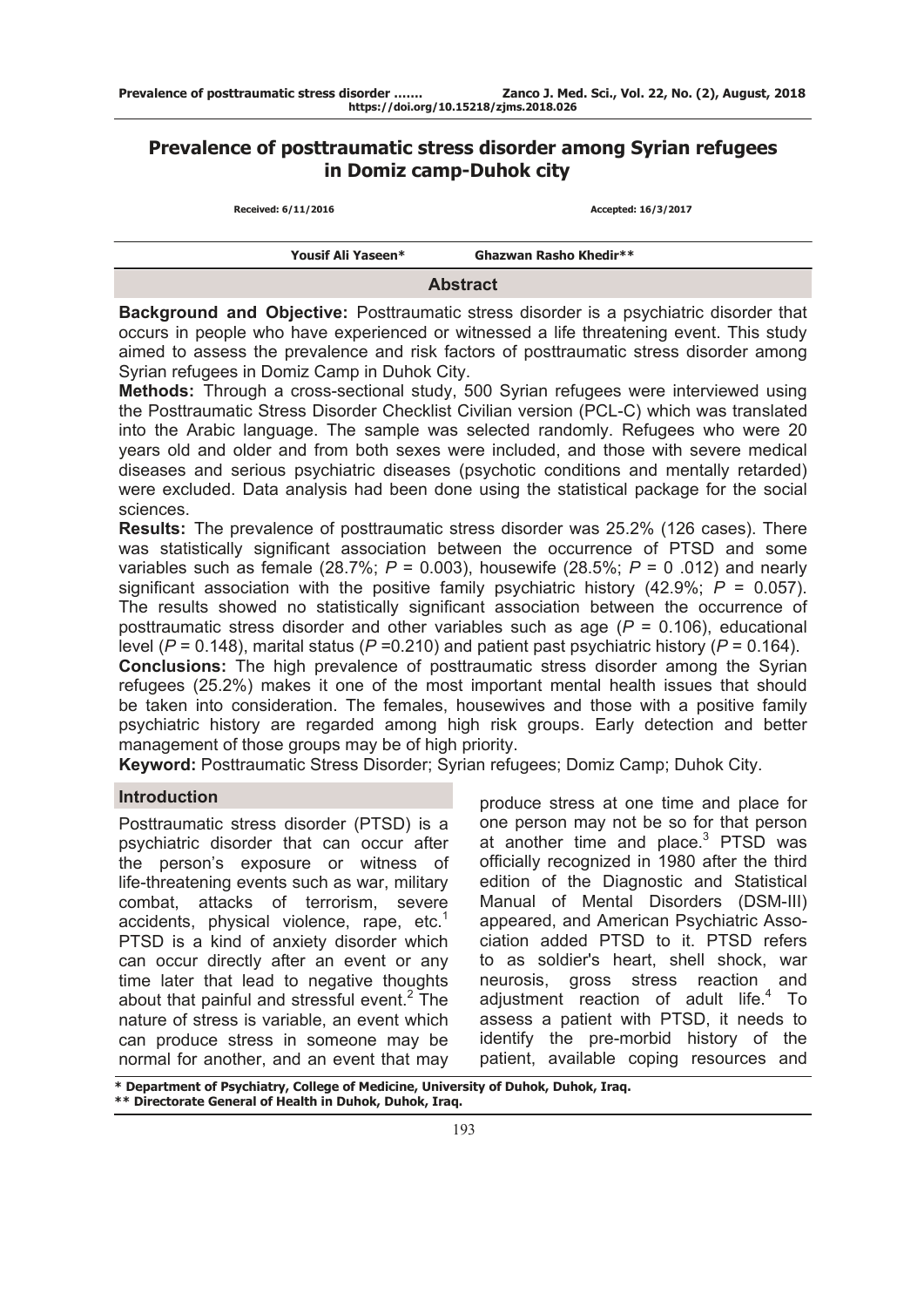| Prevalence of posttraumatic stress disorder | Zanco J. Med. Sci., Vol. 22, No. (2), August, 2018 |  |  |  |
|---------------------------------------------|----------------------------------------------------|--|--|--|
| https://doi.org/10.15218/zjms.2018.026      |                                                    |  |  |  |

measuring resources to assess a variety of potentially traumatizing events overall developmental period, including neglect, separation, emotional abuse, sexual abuse, witnessing other traumas and history of alcohol and substance abuse.<sup>5</sup> The duration of the traumatic event is significant as an indicator for the degree of exposure, and the evaluator needs to ask about the "fear" that consider the aspect of the painful, traumatic experience, particularly when threaten the life. $6$  There is an association between the severity of mental health problems and exposure to the events such as injuries, wars, witnessing the death and torture.<sup>7</sup> Patients with PTSD have abnormal levels of key hormones that contribute to the response to the stress, and when they are in dangerous stage or a serious condition, they produce high levels of natural hormones like opiates, which reduce the severity of pain temporarily.<sup>8</sup> The lifetime incidence of PTSD is estimated to be 9-15% and the lifetime prevalence of PTSD is estimated to be about 8% of the general population, while an additional 5-15% may experience subclinical forms of the disorder.<sup>9</sup> Compared with the general population, the prevalence of PTSD appears lower among the elderly.<sup>10</sup> This study aimed to assess the prevalence and risk factors of PTSD among Syrian refugees in Domiz Camp in Duhok City.

A cross-sectional study was carried out from June 2014 – June 2015 to assess PTSD among Syrian refugees in Domiz Camp in Duhok City which is the place where Syrian refugees live since March 2011 after the beginning of the Syrian civil war. The subjects of the study consisted of (500) individuals from Syrian refugees lived in Domiz Camp, they were selected randomly. The verbal consent had been taken from all participants before their involvement. Furthermore, before starting the study, the formal administrative approval was obtained from related

institutions: Faculty of Medical Sciences/ University of Duhok, General Directorate of the Health in Duhok, Directorate of Domiz Camp and Directorate of Security in Domiz Camp. The refugees who were 20 years and older, and of both genders were included in this study. The severe medically ill patients and severe psychiatric cases (psychotic conditions and mentally retarded) were excluded. Data of the study were gathered through the use of Posttraumatic Stress Disorder Checklist Civilian version (PCL-C). This type of measure asks about symptoms related to PTSD for all people who have been exposed to stressful experiences, and it was translated into the Arabic language to be easier for participants. Although the tool is a self-administered questionnaire, it was applied through an interview in this study. PTSD checklist was used for diagnosis, which depends on the criteria of DSM-IV, it comprises (17 items) that corresponds to the key symptoms of PTSD. The socio-demographic data of the sample were collected through a form prepared for the study. Data analysis had been done through the usage of the statistical package for the social sciences (version 19). Pearson Chi Square test was used to assess the association between two categorical variables. When the expected count of more than 20% of the cells of the table was less than 5, Fisher's Exact test was used. A *P* value of less than 0.05 was considered statistically significant. **Methods** 

## **Results**

#### **The association of socio-demographic characteristic to PTSD (Table 2):**

The results showed that the prevalence of PTSD was significantly higher among females (28.7%) than the prevalence (15.7%) among males (*P* = 0.003). Statistically, no significant association was detected between age and PTSD  $(P = 0.106)$ , despite that (the highest prevalence (36.5%) was in the age group 40-49 years. Regarding the educational level, the highest percentage of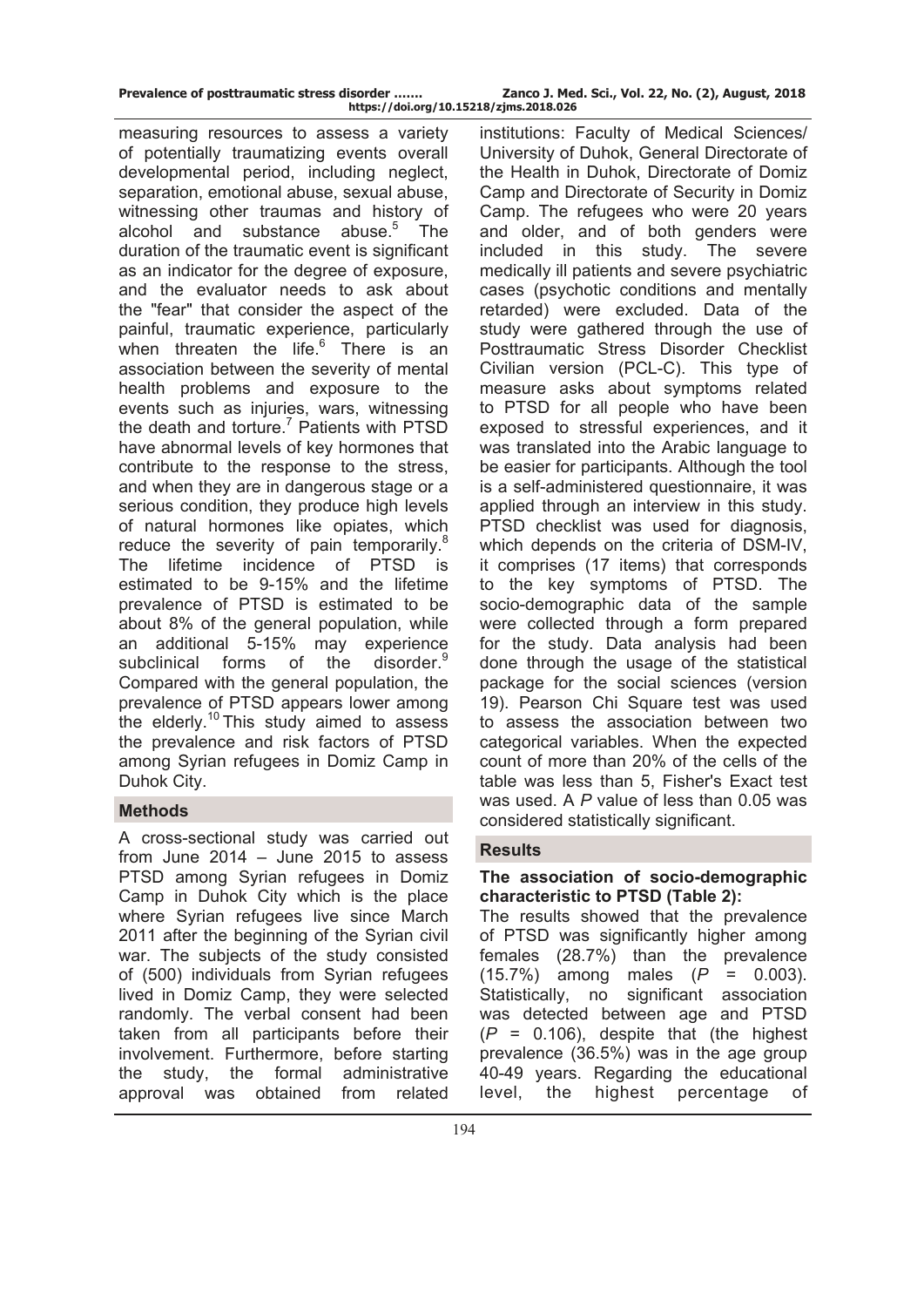| Prevalence of posttraumatic stress disorder | Zanco J. Med. Sci., Vol. 22, No. (2), August, 2018 |  |  |  |  |
|---------------------------------------------|----------------------------------------------------|--|--|--|--|
| https://doi.org/10.15218/zjms.2018.026      |                                                    |  |  |  |  |

participants having PTSD were from primary educational level (30.4%), but no significant association was found between PTSD and educational background (*P* = 0.148). Similarly, no significant association was found between marital status and PTSD  $(P = 0.210)$ , despite that the prevalence was 100% among widowed

(the number of widowed was one only). Concerning the occupation, the prevalence was 28.5% among housewives, while the lowest prevalence (12.9%) was among the self-employed. Statistically, the result showed a significant association between PTSD and occupation (*P* = 0 .012).

| Table 1: Prevalence of PTSD among the studied sample. |
|-------------------------------------------------------|
|-------------------------------------------------------|

| <b>PTSD</b>     | <b>Frequency</b> | <b>Percent</b> |
|-----------------|------------------|----------------|
| <b>Positive</b> | 126              | 25.2           |
| <b>Negative</b> | 374              | 74.8           |
| <b>Total</b>    | 500              | 100            |

|                          |                            | <b>PTSD</b>                | <b>Total</b> |           |
|--------------------------|----------------------------|----------------------------|--------------|-----------|
| <b>Variables</b>         | <b>Positive</b><br>No. (%) | <b>Negative</b><br>No. (%) | No. (%)      | P value   |
| Gender                   |                            |                            |              |           |
| Female                   | 105(28.7)                  | 261(71.3)                  | 366(100)     | $0.003*$  |
| Male                     | 21(15.7)                   | 113(84.3)                  | 134(100)     |           |
| Age (Years)              |                            |                            |              |           |
| 20-29                    | 34(19.5)                   | 140(80.5)                  | 174(100)     |           |
| 30-39                    | 46(25.1)                   | 137(74.9)                  | 183(100)     |           |
| 40-49                    | 31(36.5)                   | 54(63.5)                   | 85(100)      | $0.106**$ |
| 50-59                    | 10(26.3)                   | 28(73.7)                   | 38(100)      |           |
| $\geq 60$                | 5(25)                      | 15(75)                     | 20(100)      |           |
| <b>Educational level</b> |                            |                            |              |           |
| Illiterate               | 56(26)                     | 159(74)                    | 215(100)     |           |
| Read & write             | 10(14.5)                   | 59(85.5)                   | 69(100)      |           |
| Primary                  | 28(30.4)                   | 64(69.6)                   | 92(100)      | $0.0148*$ |
| Secondary                | 26(28.3)                   | 66(71.7)                   | 92(100)      |           |
| University               | 6(18.8)                    | 26(81.3)                   | 32(100)      |           |
| * Pearson Chi-Square     |                            |                            |              |           |

**Table 2**: The association of socio-demographic characteristic to PTSD.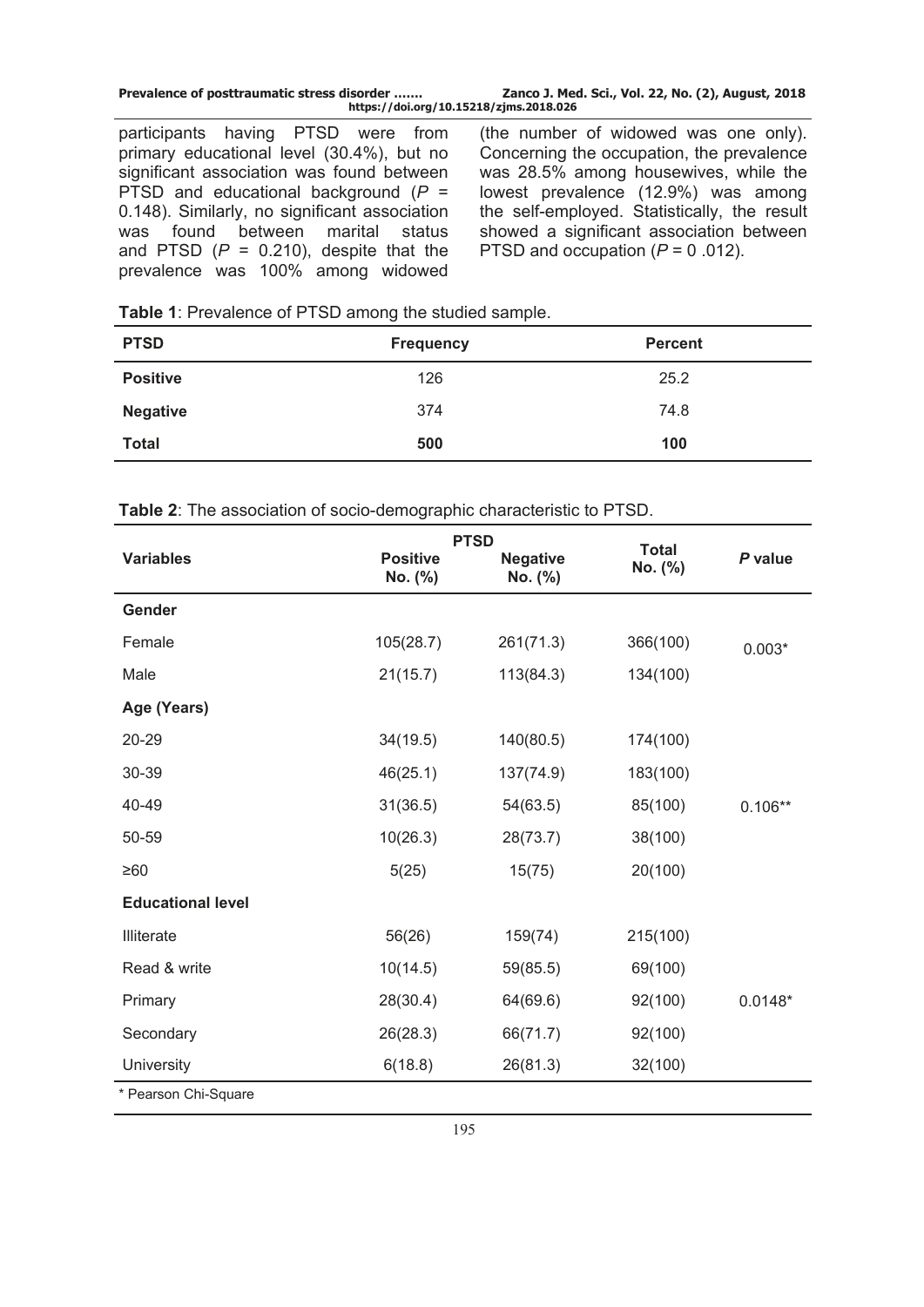| Prevalence of posttraumatic stress disorder | Zanco J. Med. Sci., Vol. 22, No. (2), August, 2018 |  |  |  |
|---------------------------------------------|----------------------------------------------------|--|--|--|
| https://doi.org/10.15218/zjms.2018.026      |                                                    |  |  |  |

### **Discussion**

The difficult and complicated situation in which the Syrian families live in Domiz Camp in Duhok City, Kurdistan Region of Iraq with the short and long-term social and psychological impacts encouraged us to do field study about the prevalence and associated risk factors of PTSD among Syrian refugees especially within the adult age group to have accurate and visible results. The prevalence rate of PTSD among participants in this study (25.2%) appeared close (to a certain extent) to the result of Turkish study conducted by Alpak et al in 2014 about PTSD among Syrian Refugees, in which the frequency of PTSD was  $33.5\%$ .<sup>11</sup> The difference in the percentage of PTSD between both studies might be due to the early escape of refugees from Syria to Duhok City before the intensification of the war there, in addition to the difference in the sample size in both studies. While the result is very close to Espie et al. study done among Palestinian from 2005-2008, in which the prevalence of PTSD was 23.2%.<sup>12</sup> According to the National Vietnam Veterans Readjustment Study (NVVRS), 30% of men develop full-blown PTSD after having served in the war. $9$  There was no statistically significant association in relation to the different age groups. The result goes with the result of a study conducted by Sana and Khattak in Pakistan in 2014.<sup>13</sup> Sadock et al. stated that PTSD could appear at any age, it is most prevalent in young adults, because they tend to be more exposed to precipitating situations.<sup>9</sup> In this study females were much more affected by PTSD than males, this agrees with the results of Alpak et al. study and Gradus study (conducted among Americans in  $2013$ ).<sup>11,14</sup> Higher risk of PTSD in females is primarily due to a particular vulnerability to assaultive violence which is more threatening and injurious to females.<sup>15</sup> The relationship between prevalence of PTSD and educational background appeared statistically not significant, and the result is

compatible with the result of Sana and Khattakstudy.13 However, a lower level of education is regarded as a risk factor for PTSD in Breslau et al. study.<sup>16</sup> The sample sizes, the difference of the type of the traumatic events and selected age group between the two studies could explain why the educational background is not a risk factor for PTSD in this study. The majority of PTSD cases were housewives. This result appeared statistically significant. A majority of the participants in this study were females and the majority of them were housewives this could explain this significance. This study showed no significant relationship between marital status and PTSD, While Magruder et al study showed that PTSD being highest for previously married and lowest for never married veterans.<sup>17</sup> This could be explained by methodological differences between the two studies, especially regarding populations studied and this might have affected the results. The result showed that statistically no significant relationship between the patient psychiatric history and PTSD, while previous psychiatric history was considered a risk factor of PTSD according to Alpak et al. and Farhood and Dimassi. $11,18$  This difference could be explained by way of determining personal psychiatric history (in this study, the researcher depended on clear evidence like medical documents: medical reports, treatment sheets and proven psychiatric consultation) this may have affected the number of positive cases. The result showed a nearly statistically significant relationship between the family psychiatric history and PTSD. This result is consistent with the work of Alpak et al., Grinage and Brewin et al.<sup>11,19,</sup> <sup>20</sup> This result suggests that a positive family history of psychiatric disorders is a constant risk factor for the development of PTSD.

## **Conclusion**

The prevalence of PTSD among Syrian Refugees in Domiz Camp in Duhok City